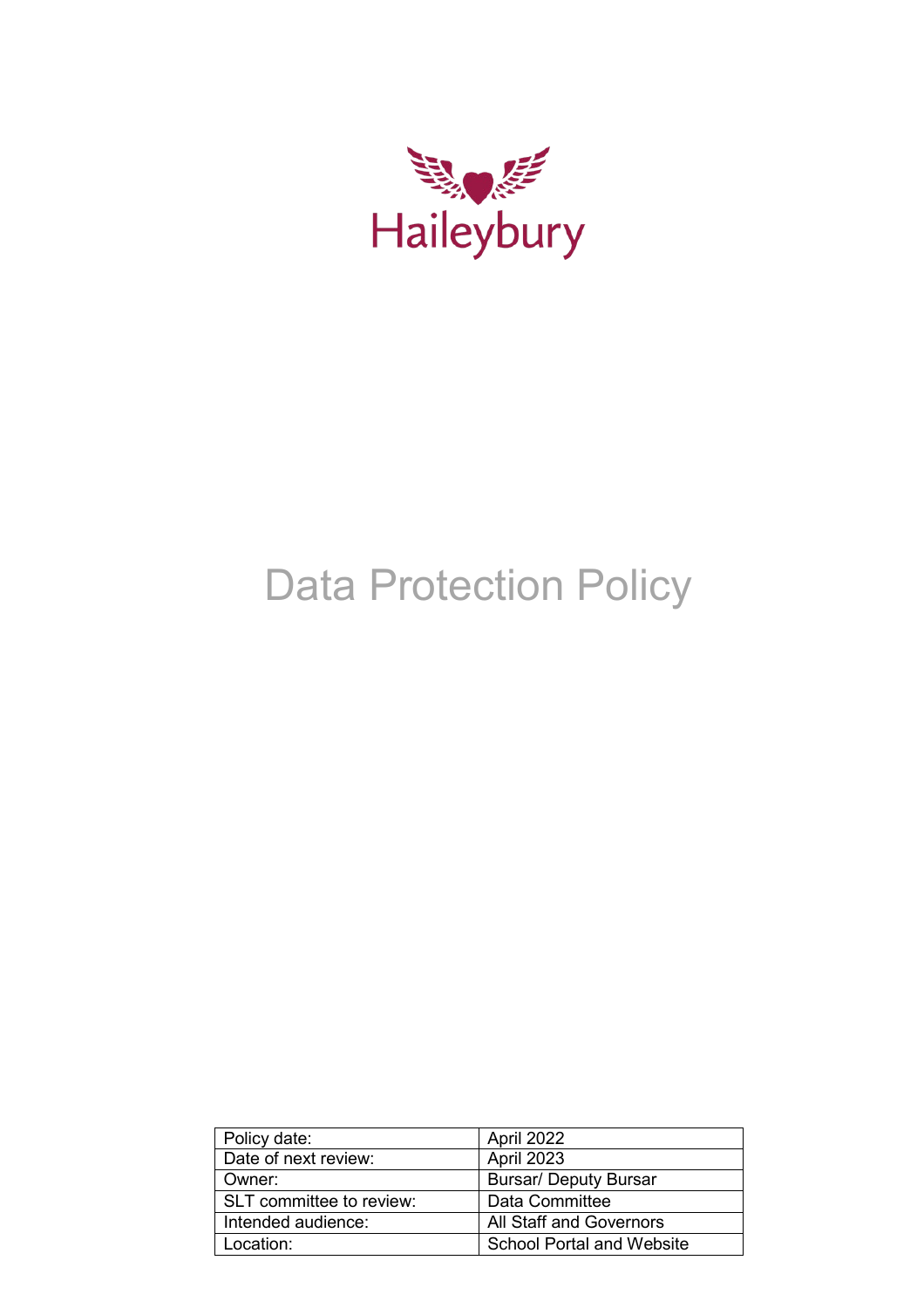# **1. Background**

- 1.1 As a school, Haileybury must comply with important legal requirements relating to data protection.
- 1.2 During the course of the School's activities it collects, stores and processes personal data (sometimes sensitive in nature) about staff, pupils, their parents, its contractors and other third parties (as detailed more fully in the School's various Privacy Notices which are available on the School's website [here\)](https://www.haileybury.com/privacy-policy/). The School, as "data controller", is liable for the actions of its staff in how they handle data. It is therefore an area where all staff have a part to play in ensuring the School complies with its legal obligations.
- 1.3 UK data protection law consists primarily of the UK version of the General Data Protection Regulation (the GDPR) and the Data Protection Act 2018 (DPA 2018). The DPA 2018 includes specific provisions of relevance to independent schools: in particular, in the context of safeguarding obligations, and regarding the right of access to personal data.
- 1.4 Data protection law has in recent years strengthened the rights of individuals and placed tougher compliance obligations on organisations including schools that handle personal information. The Information Commissioner's Office (ICO) is responsible for enforcing data protection law, and will typically look into individuals' complaints routinely and without cost, and has various powers to take action for breaches of the law.

# **2. Definitions**

- 2.1 Key data protection terms used in this policy are:
	- **Data controller**  a person or body that determines the purpose and means of the processing of personal data, and who is legally responsible for how it is used. For example, the School is a data controller. An independent contractor who makes their own decisions about how they process data is also, separately, likely to be a data controller.
	- **Data processor**  an organisation that processes personal data on behalf of a data controller, for example a payroll or IT provider or other supplier of services with whom personal data may be shared but who is not authorised to make any decisions about how it is used.
	- **Personal data breach**  a breach of security leading to the accidental or unlawful destruction, loss, alteration, unauthorised disclosure of, or access to, personal data.
	- **Personal information (or 'personal data')** any information relating to a living individual (a data subject) by which that individual may be identified by the controller. That is not simply a name but any form of identifier, digital or contextual, including unique ID numbers, initials, job titles or nicknames. Note that personal information will be created almost constantly in the ordinary course of work duties (such as in emails, notes, and minutes of meetings). The definition includes expressions of opinion about the individual or any indication of the School's, or any person's, intentions towards that individual.
	- **Processing**  virtually anything done with personal information, including obtaining or collecting it, structuring it, analysing it, storing it, sharing it internally or with third parties (including making it available to be viewed electronically or otherwise), altering it or deleting it.
	- **Special categories of personal data** data relating to racial or ethnic origin, political opinions, religious or philosophical beliefs, trade union membership, health and medical conditions, sex life or sexual orientation, genetic or biometric data used to identify an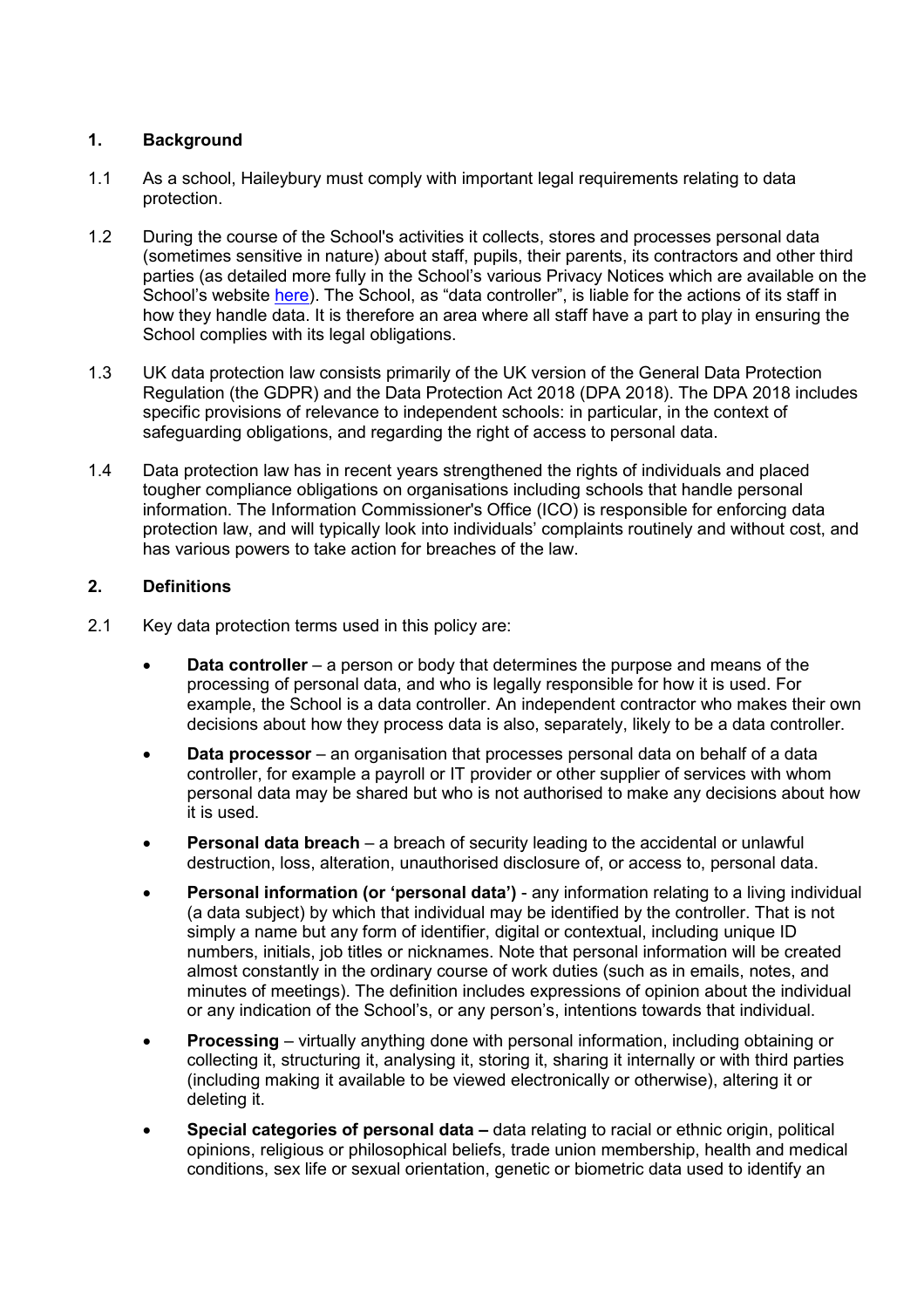individual. There are also separate rules for the processing of personal data relating to criminal convictions and offences.

# **3. Application of this policy**

- 3.1 This policy sets out the School's expectations and procedures with respect to processing any personal data we collect from data subjects (including parents, pupils, employees, contractors and third parties).
- 3.2 Those who handle personal data as employees or trustees of the School are obliged to comply with this policy when doing so. For employees, breaches of this policy may result in disciplinary action. Accidental breaches of the law or this policy in handling personal data will happen from time to time, for example by human error, and will not always be treated as a disciplinary issue. However, failure to report breaches that pose significant risks to the School or individuals will be considered a serious matter.
- 3.3 In addition, this policy represents the standard of compliance expected of those who handle the School's personal data as contractors, whether they are acting as "data processors" on the School's behalf (in which case they will be subject to binding contractual terms) or as data controllers responsible for handling such personal data in their own right.
- 3.4 Where the School shares personal data with third party data controllers which may range from other schools, to parents, to appropriate authorities – each party will need a lawful basis to process that personal data, and will be expected to do so lawfully and with due regard to security and confidentiality, as set out in this policy.

# **4. Person responsible for Data Protection at the School**

4.1 The School has appointed the Bursar as the Data Protection Lead who will endeavour to ensure that all personal data is processed in compliance with this Policy and the principles of applicable data protection legislation. The Bursar is assisted in this on a day to day basis by the Deputy Bursar. Any questions about the operation of this policy or any concerns that the policy has not been followed should therefore be referred in the first instance to the Bursar or Deputy Bursar.

## **5. The Principles**

- 5.1 The GDPR sets out six principles relating to the processing of personal data which must be adhered to by data controllers (and data processors). These require that personal data must be:
	- 1) Processed **lawfully, fairly** and in a **transparent** manner;
	- 2) Collected for **specific and explicit purposes** and only for the purposes it was collected for;
	- 3) **Relevant** and **limited** to what is necessary for the purposes it is processed;
	- 4) Accurate and kept up to date;
	- 5) **Kept for no longer than is necessary** for the purposes for which it is processed; and
	- 6) Processed in a manner that ensures **appropriate security** of the personal data.
- 5.2 The GDPR's broader 'accountability' principle also requires that the School not only processes personal data in a fair and legal manner but that we are also able to *demonstrate* that our processing is lawful. This involves, among other things:
	- keeping records of our data processing activities, including by way of logs and policies;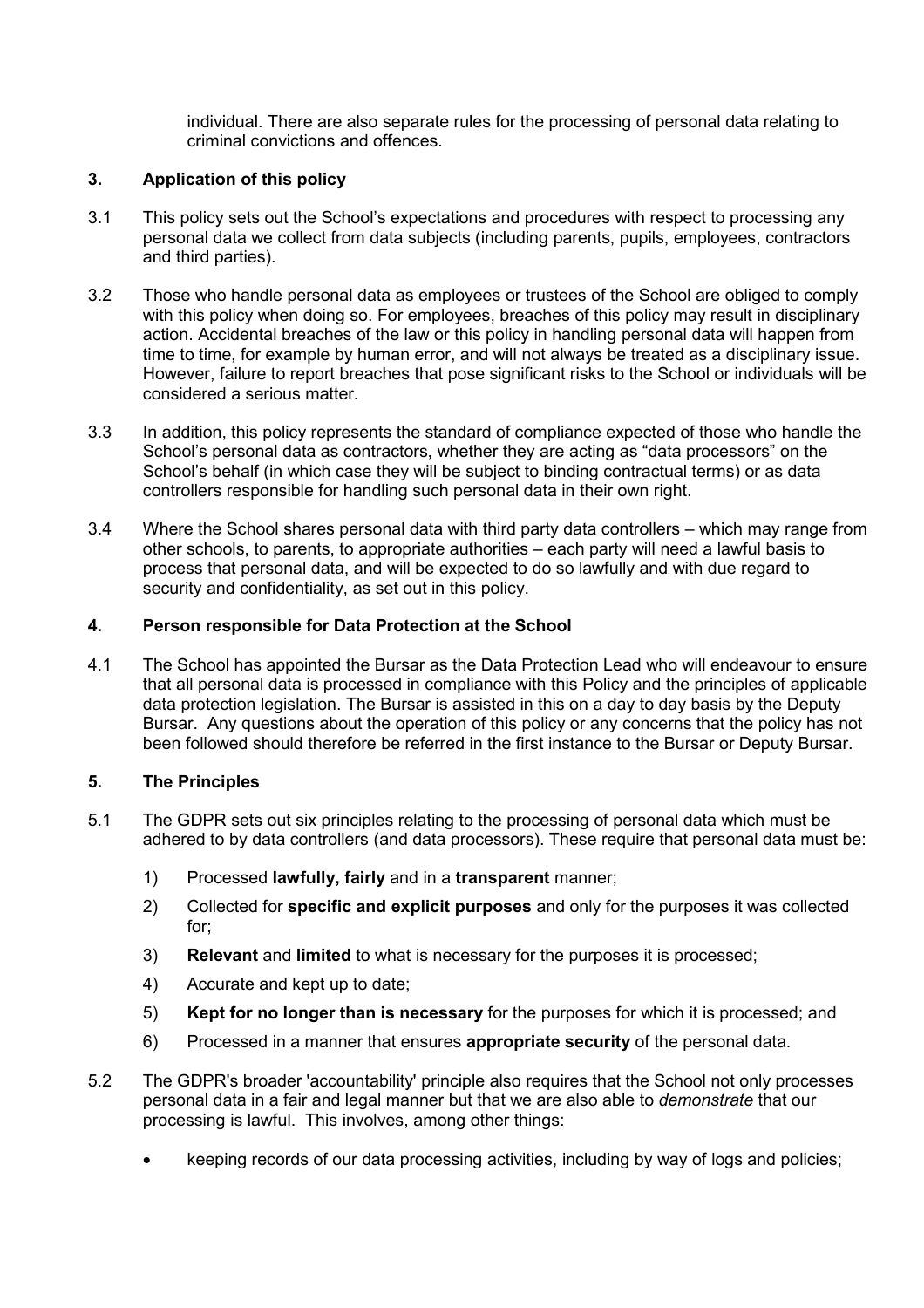- documenting significant decisions and assessments about how we use personal data (including via formal risk assessment documents called Data Protection Impact Assessments); and
- generally having an 'audit trail' vis-à-vis data protection and privacy matters, including for example when and how our Privacy Notice(s) were updated; when staff training was undertaken; how and when any data protection consents were collected from individuals; how personal data breaches were dealt with, whether or not reported (and to whom), etc.

The School has a Data Committee which oversees the above, and the Deputy Bursar is responsible for keeping these records up to date.

## **6. Lawful grounds for data processing**

- 6.1 Under the GDPR there are several different lawful grounds for processing personal data. One of these is consent. However, given the relatively high bar of what constitutes consent under GDPR (and the fact that it can be withdrawn by the data subject) it is considered preferable for the School to rely on another lawful ground where possible.
- 6.2 One of these alternative grounds is 'legitimate interests', which is the most flexible basis for processing. However, it does require transparency and a balancing assessment between the rights of the individual and the interests of the School. The School's legitimate interests are set out in its Privacy Notice, as GDPR requires.
- 6.3 Other lawful grounds include:
	- compliance with a legal obligation, including in connection with employment, engagement of services and diversity;
	- contractual necessity, e.g. to perform a contract with staff or parents, or the engagement of contractors;
	- a narrower set of grounds for processing special categories of personal data (such as health information), which includes explicit consent, emergencies, and specific public interest grounds.

#### **7. Responsibilities of all staff**

As stated above, all staff have a responsibility to ensure that the School processes data securely, fairly and lawfully. The School will display the reminder notice in Appendix A in key locations to help staff remember the key principles set out below:

# 7.1 **Recording information accurately and appropriately**

It is important that personal data held by the School is accurate, fair and adequate. Staff are required to inform the School if they believe that *any* personal data is inaccurate or untrue or if they are dissatisfied with how it is recorded. This applies to how staff record their own data, and the personal data of others – in particular pupils, parents and colleagues – in a way that is professional and appropriate.

Staff should be aware of the rights set out below, whereby any individuals about whom they record information (e.g. in emails or notes) digitally or in hard copy, may have the right to see that information. This must not discourage staff from making necessary and sometimes difficult records of incidents or conversations involving colleagues or pupils, in accordance with the School's other policies, and grounds may sometimes exist to withhold these from such requests. **However, staff must ensure that every document or email they create is in a form they would be prepared to stand by should the person about whom it was prepared**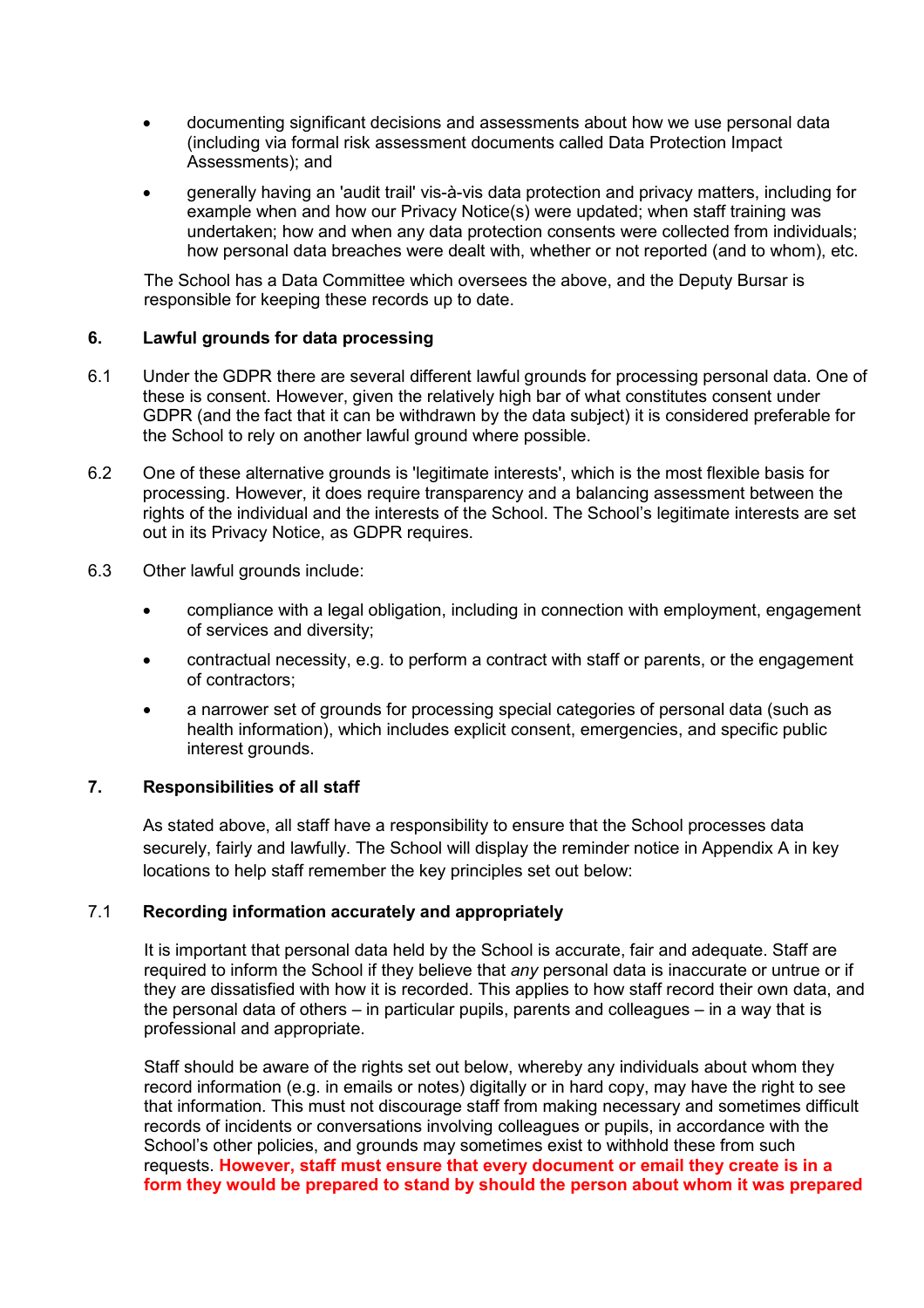### **ask to see it. Staff should not put anything in writing they would not be happy for a third party to read.**

#### 7.2 **Data handling**

All staff have a responsibility to handle the personal data which they come into contact with fairly, lawfully, responsibly and securely and in accordance with all relevant School policies and procedures (to the extent applicable to them). The School requires all School staff (and expect all our contractors) to remain mindful of the data protection principles (see section 5 above), and to use their best efforts to comply with those principles whenever they process personal information.

In particular, there are data protection implications across a number of areas of the School's wider responsibilities such as safeguarding and IT security, so all staff should read and comply with the following policies in particular:

- Safeguarding and Child Protection Policy
- Staff Code of Conduct
- **ICT Acceptable Use Policy**
- Equal Opportunities Policy
- Dignity at Work Policy

Responsible processing also extends to the creation and generation of new personal data or records, as above, which should always be done fairly, lawfully, responsibly and securely.

#### 7.3 **Recording and reporting data breaches**

One of the key obligations contained in the GDPR is on reporting personal data breaches. Data controllers must report certain types of personal data breach (those which risk an impact to individuals) to the ICO within 72 hours.

In addition, data controllers must notify individuals affected if the breach is likely to result in a "high risk" to their rights and freedoms. In any event, the School must keep a record of any personal data breaches, regardless of whether it needs to notify the ICO. If staff become aware of a personal data breach they must notify the Bursar immediately. If staff are in any doubt as to whether to report something internally, it is always best to do so. A personal data breach may be serious, or it may be minor; and it may involve fault or not; but the School always needs to know about them to make a decision.

As stated above, the School may not need to treat the incident itself as a disciplinary matter – but a failure to report could result in significant exposure for the School, and for those affected, and could be a serious disciplinary matter whether under this policy or the applicable staff member's contract.

## 7.4 **Data security and confidentiality**

The School must ensure that appropriate security measures are taken against unlawful or unauthorised processing of personal data, and against the accidental loss of, or damage to, personal data.

Data security is not simply an online or digital issue but one that affects daily processes such as filing and sending correspondence, including hard copy documents. Staff should always consider what the most assured and secure means of storage and delivery is, and what the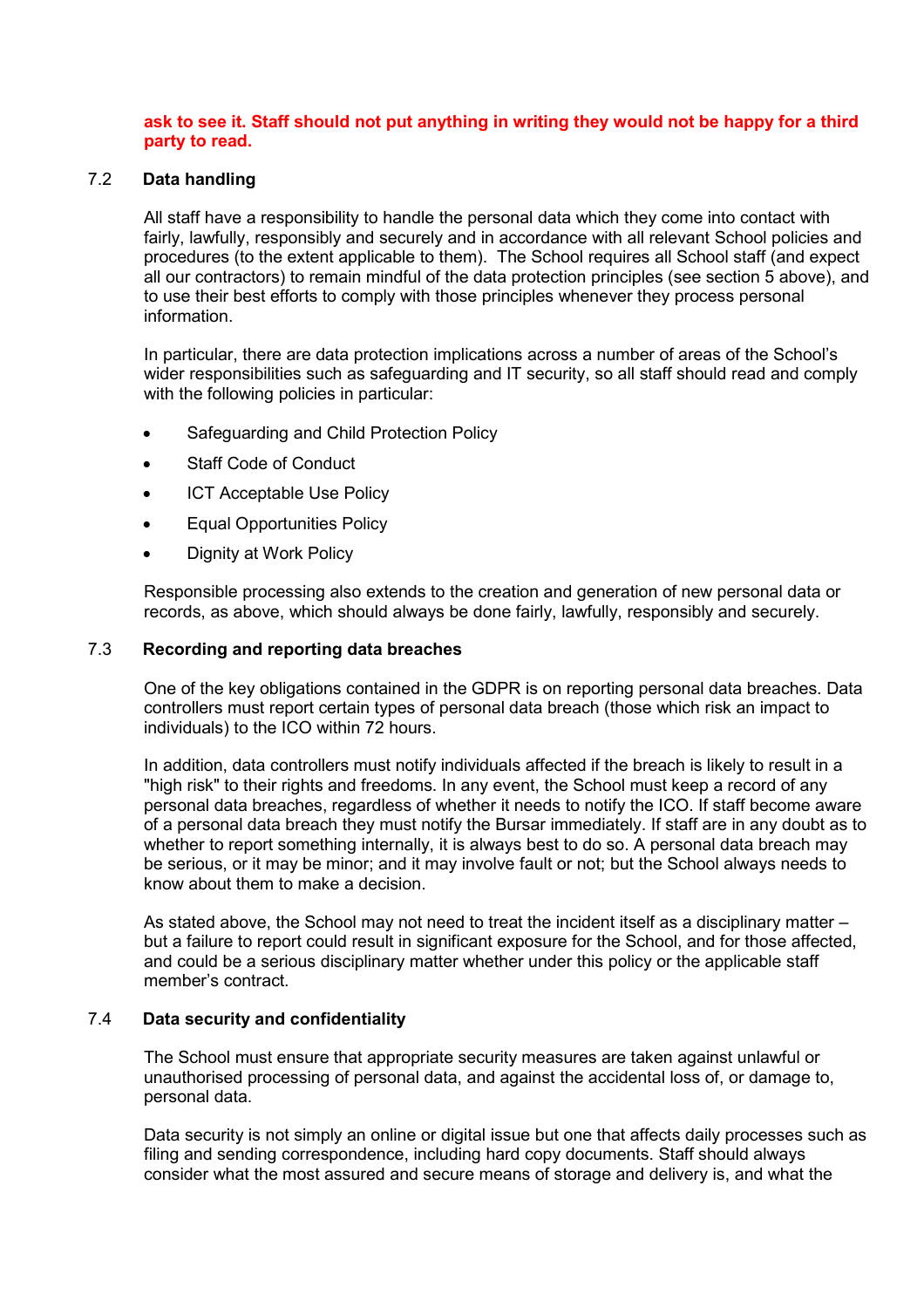consequences would be of loss or unauthorised access. No member of staff should provide personal data of pupils or parents to third parties, including a volunteer or contractor, unless there is a lawful reason to do so.

#### *Hard copy documents*

Staff must keep any hard copy data safely, in a locked area, and must dispose of data safely and securely - **hard copy documents containing personal data should never be left in an area unattended but should be kept in a lockable filing cabinet or similar. Hard copies should not be placed in general waste or recycling, but should be shredded.** The School Office will securely dispose of hard copy documents for staff if needed.

To minimise risk of loss, staff are not permitted to remove hard copy personal data from the School site except where necessary in exceptional circumstances. Staff should not print documents containing such data remotely. When transporting hard copy documents, staff should always take care to keep them safe (e.g. when travelling on public transport).

#### *Digital information*

Staff must at all times ensure the security of their devices and the information accessible on them, in accordance with the School's ICT Acceptable Use Policy. Staff should ensure that they follow the Computer Support Department's recommendations for the protection of passwords, the use of two-factor authentication, and any methods relating to the encryption of data, as advised to staff from time to time.

Staff should consider the safety of, and access to, their devices when working both on site and remotely. For example, staff should consider whether a screen or data on a device might be visible to a third party, or whether another person may be able to have unauthorised access to that device (e.g. staff should not leave any device open and unattended in an unlocked office).

The use of personal email accounts or unencrypted personal devices by staff for official School business is not permitted.

# 7.5 **Management and training**

The School expects all those with management or leadership responsibilities to promote the above principles and to oversee the swift reporting of any concerns about how personal information is used by the School to the Bursar. Those in management and leadership positions should help to identify the need for (and implement) regular staff training. Staff must attend any training the School requires of them.

## **8. Rights of Individuals**

- 8.1 In addition to the School's responsibilities when processing personal data, individuals have certain specific rights, perhaps most significantly that of access to their personal data held by a data controller (i.e. the School). This is known as the 'subject access right' (or the right to make 'subject access requests'). Such a request must be dealt with promptly and does not need any formality, nor to refer to the correct legislation. If you become aware of a subject access request (or indeed any communication from an individual about their personal data), you must tell the Bursar as soon as possible.
- 8.2 Individuals also have legal rights to:
	- require the School to correct the personal data held about them if it is inaccurate;
	- request that the School erases their personal data (in certain circumstances);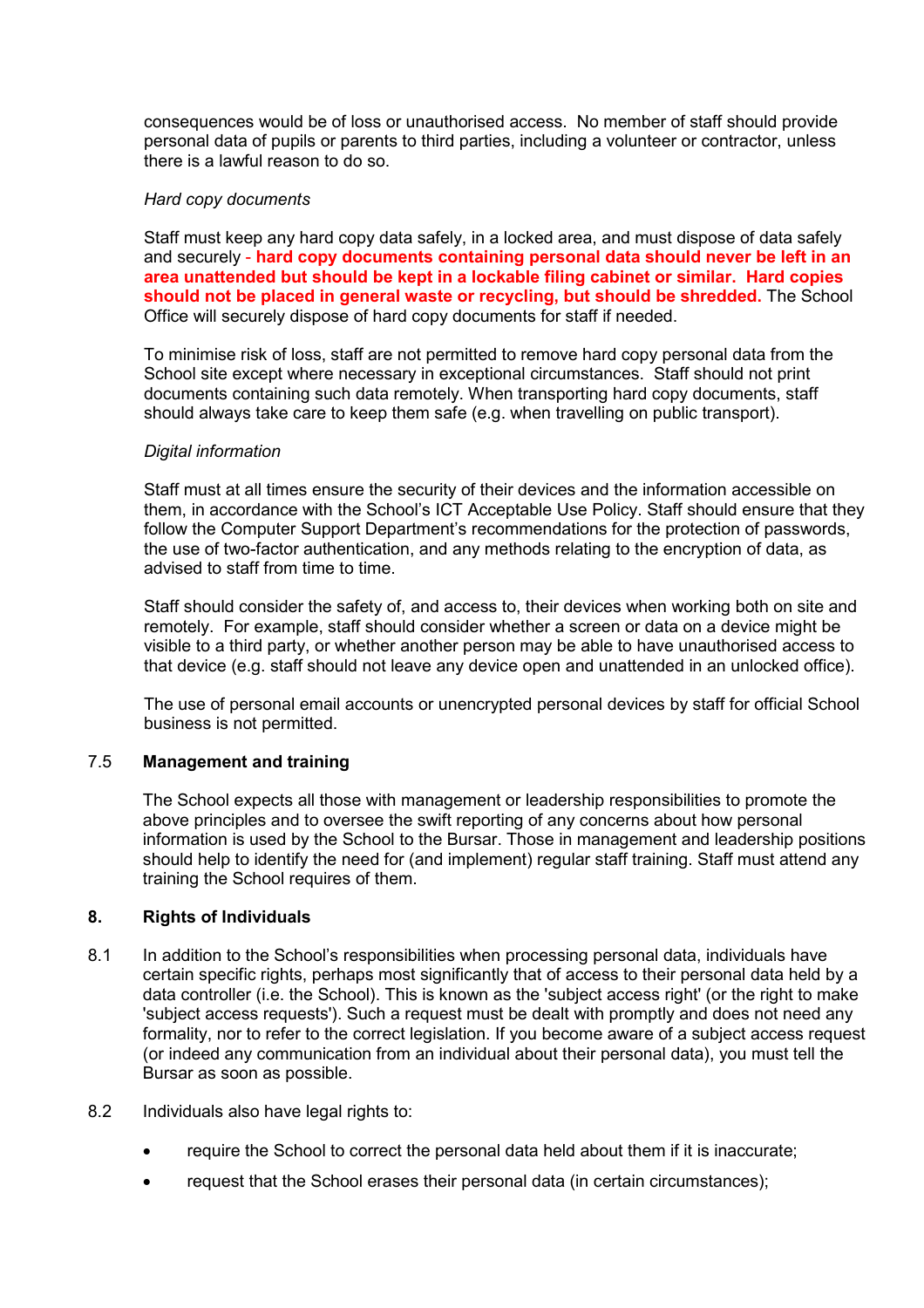- request that the School restricts its data processing activities (in certain circumstances);
- receive from the School the personal data it holds about them for the purpose of transmitting it in a commonly used format to another data controller; and
- object, on grounds relating to their particular situation, to any of the School's particular processing activities where the individual feels this has a disproportionate impact on them.
- 8.3 None of the above rights for individuals are unqualified and exceptions may well apply. However, certain rights are absolute and must be respected, specifically the right to:
	- object to automated individual decision-making, including profiling (i.e. where a significant decision is made about the individual without human intervention);
	- object to direct marketing; and
	- withdraw one's consent where the School is relying on it for processing their personal data (without affecting the lawfulness of processing carried out prior to that point in reliance on consent, or of any processing carried out on some other legal basis other than consent).
- 8.4 In any event, however, if you receive a request from an individual who is purporting to exercise one or more of their data protection rights, you must tell the Bursar as soon as possible.

#### **9. Processing of Financial and Payment Information**

9.1 The School complies with the requirements of the PCI Data Security Standard (PCI DSS).

Staff who are required to process payment card data must ensure that they are aware of and comply with the most up to date PCI DSS requirements. If you are unsure in this regard please seek further guidance from the Head of Finance or the Bursar.

Other categories of financial information, including bank details and salary, or information commonly used in identity theft (such as national insurance numbers or passport details) can also have material impact on individuals should they be lost or misused. Such information should be handled carefully and securely, and in accordance with this policy.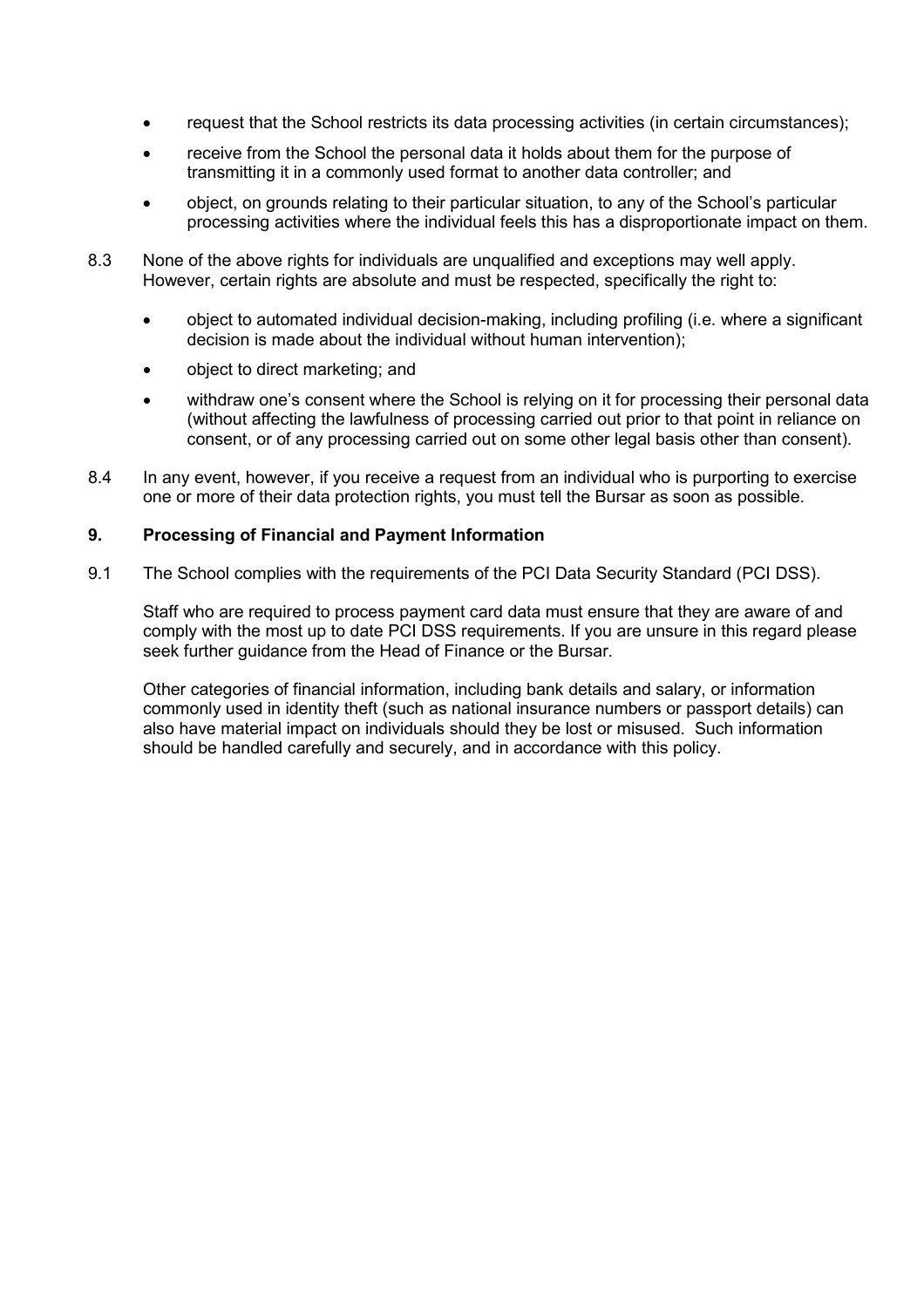# **APPENDIX A**

This note will be displayed in key locations on site and digitally, to remind staff how to handle data fairly, safely and lawfully, and to promote best practice.

# *Handling data - get it right*

*Protecting personal data is very important at Haileybury. We may all come across information belonging to pupils, parents, staff or other individuals in our day to day work.* 

*All staff have a responsibility to handle personal information fairly, lawfully and carefully.*

*Ask yourself these questions when you are handling other people's personal data:*

- *Would I be happy if my own personal information were being used in this way? Would I expect it?*
- *Would I stand by how I have recorded this information, if the person concerned was able to see it?*
- *Is the way I am using or sending this information safe? Could it be lost or end up in someone else's hands?*
- *What would be the consequences if I lost or misdirected this personal data?*
- *Am I disposing of this information securely? Could someone else take it?*

*Remember - if you are concerned about how we use anyone's personal information, report it to the Bursar straight away. or email [dataprotection@haileybury.com\]](mailto:dataprotection@haileybury.com)*